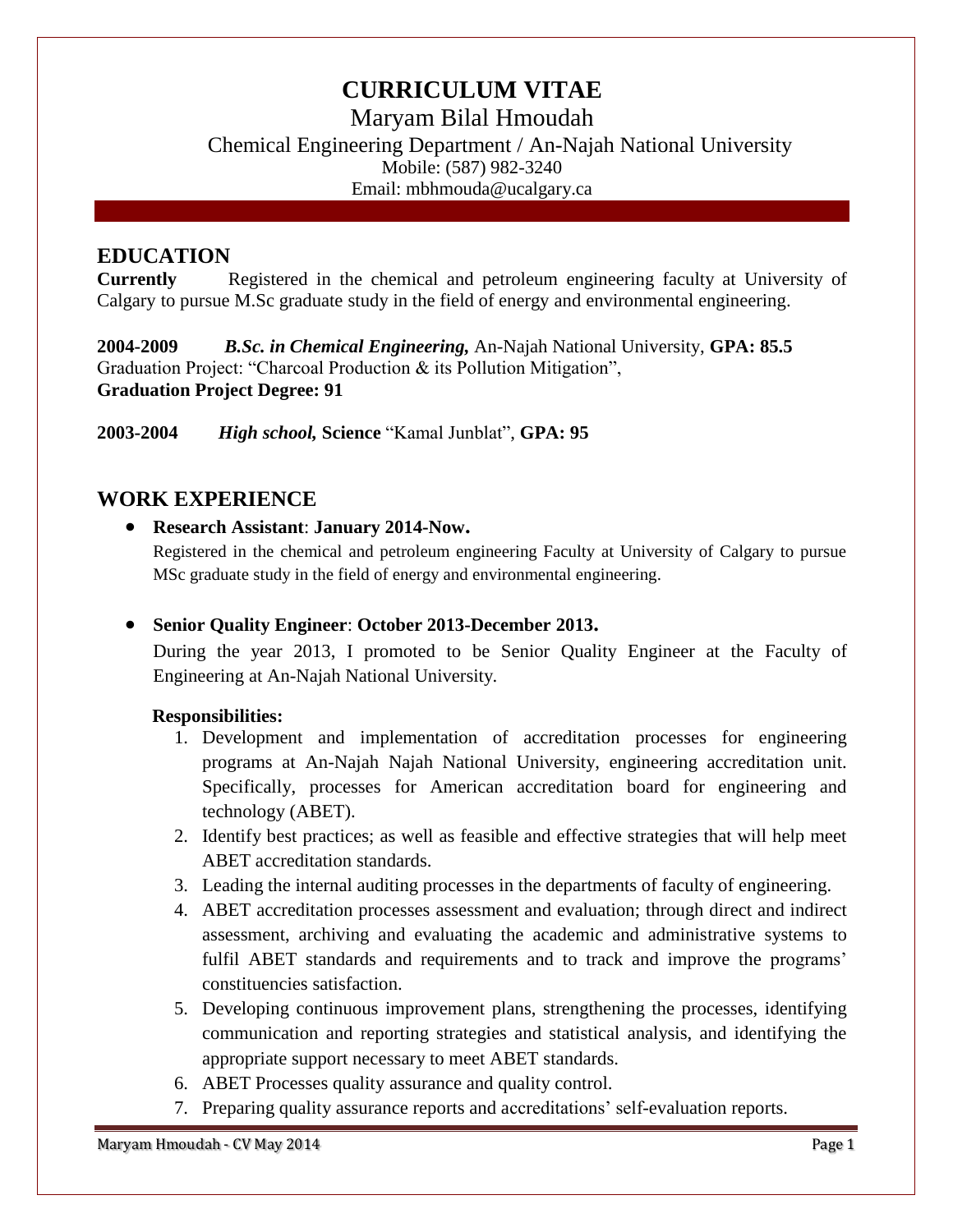- 8. Archiving and documenting ABET processes and requirements.
- 9. Assist in defining/developing quality key performance indicators, and reporting requirements.
- 10. Developing, maintaining and conducting different types of quality management systems and accreditation standards at the faculty of engineering & IT as continuous enhancement of the quality and standards framework.
- 11. Developing databases and management information systems for all constituencies in order to involve them in the continuous improvement and decision making processes.
- 12. Developing quality system processes, i.e., records, procedures and document control.
- 13. Organizing the periodic committee's meetings and holding training workshops for the Engineering faculty's members concerning to ABET.

#### **Quality Executive Engineer**: **April 2011-October 2013.**

I was involved in a project related to evaluating the quality of engineering education at the Faculty of Engineering at An-Najah National University. In addition to this, I am involving in the implementation and development processes to get ABET accreditation to the engineering programs in the faculty.

#### **Responsibilities:**

- 1. ABET accreditation processes development and implementation.
- 2. Internal auditing at the Engineering Departments.
- 3. ABET accreditation processes assessment and evaluation.
- 4. ABET processes quality assurance and quality control.
- 5. Daily running of ABET center operations.
- 6. Archiving and documenting ABET processes.
- 7. Organizing and holding the periodic committee's meetings .

#### **Teaching and research assistant: January 2011- December 2011.**

During this period, I was a teaching and research assistant in the Chemical Engineering Department at An-Najah National University.

#### **Responsibilities:**

- 1. Operating Distillation Unit Armfield UOP3CC in Unit Operations Laboratory at An-Najah National University.
- 2. Operating ElectronicaVeneta single stage evaporator Mod. UMEC/EV evaporation unit in Unit Operations Laboratory at An- Najah National University.
- 3. Preparing tutorial discussion classes for homework's of courses "Reaction Engineering",
- " Reactor design", " Fluid Mechanics" and "Mass transfer".
- 4. Assigned to demonstrate the practical part of course "Computer aided equipment design" using Aspen Hysys software.